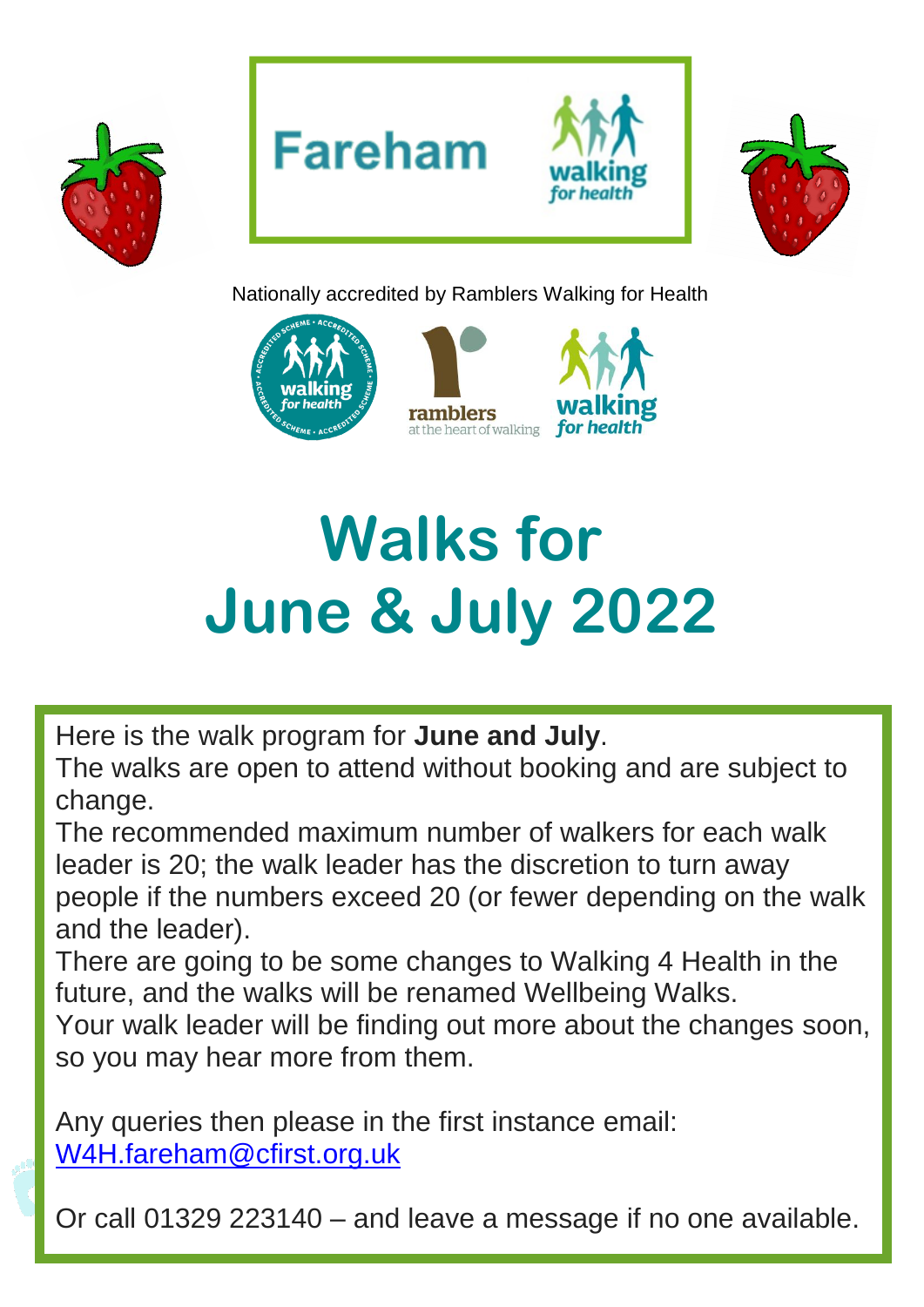**Fareham Walking 4 Health** is a health walk scheme accredited by **Ramblers Walking For Health**. Our walks are led by trained **volunteer Walk Leaders**.

This booklet includes descriptions of all the walks being offered for the coming months.

Every walk is given a rating to help you choose one that's right for you. A key to the ratings is on the last page.

**Walkers walk at their own risk**. If you are not sure that you are fit to walk please seek medical advice.

**Walks start at 10:30am** unless otherwise indicated.

**No dogs** on walks please unless indicated in the walk description.

New walkers are asked to complete a **Walker Registration** 

**Form** please contact Community First Fareham below for more details.

Please give paper forms to your Walk Leader or post to the address below.

Please note that we send out these programmes by email. If you wish to receive a copy, please tick the email box on the form.

**Fareham Walking 4 Health 163 West Street, Fareham PO16 0EF** Tel**: 01329 223140** Email**: W4H.fareham@cfirst.org.uk**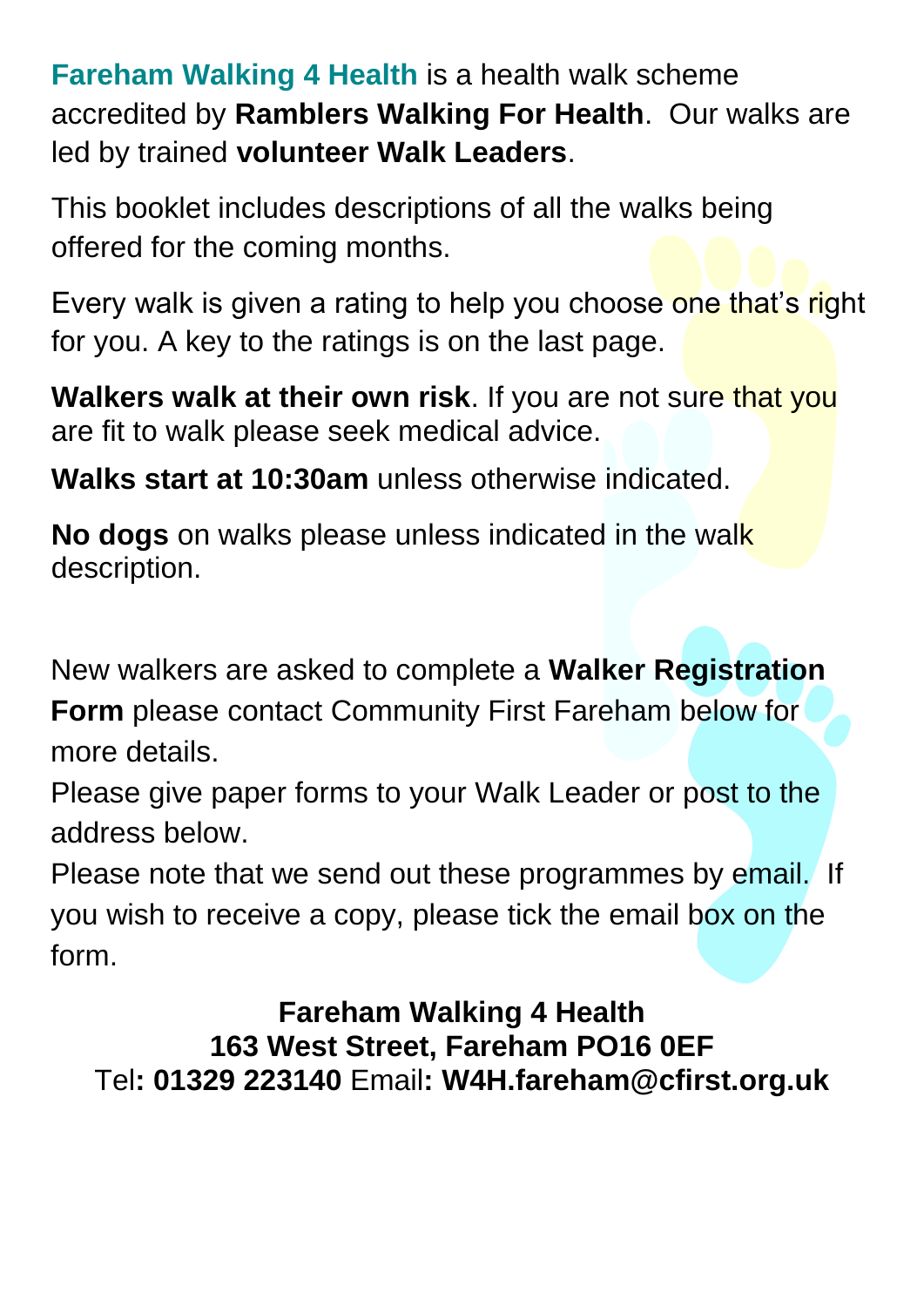Welcome to your new Fareham Walking 4 Health walk programme for June and July. Thank you to our volunteer Walk Leaders who are keen to welcome you on them.

**Please reduce your risk** by minimising car sharing and use of public transport. Follow the latest [HMG Travel advice](https://www.gov.uk/guidance/coronavirus-covid-19-safer-travel-guidance-for-passengers) – on travel and transport in England.

Please bring hand sanitizer, a mask, and your own refreshments with you. Please do not share food drink or equipment such as walking poles. It will be your own responsibility to maintain physical distancing. Please bring suitable clothing and footwear for the weather conditions and terrain. Wear gloves or use hand sanitiser if you need to touch gates or path furniture.

Remember that not all public toilets are open. Cafe's may not be able to seat individuals safely, and the walk leader may decide not that it is not advisable to visit them. Please respect this decision.

# **We know how much you love walking with Fareham W4H.**

With your help we can keep it going. We receive no money from Ramblers to operate the scheme FREE OF CHARGE for people in Fareham to enjoy. Please help us to raise funds through our online giving, by internet shopping or with a great fundraising idea of your own.

Donate to our Just Giving page. **Generous donors have already raised £170** so far. To help support the scheme this way, just go to: [www.justgiving.com/campaign/farehamwalking4health](http://www.justgiving.com/campaign/farehamwalking4health)

**We have raised £255 this way so far and it hasn't cost anyone a penny! Please sign up before you start your Christmas shopping.**  Visit our easyfundraising page at <https://www.easyfundraising.org.uk/causes/farehamwalking4health/>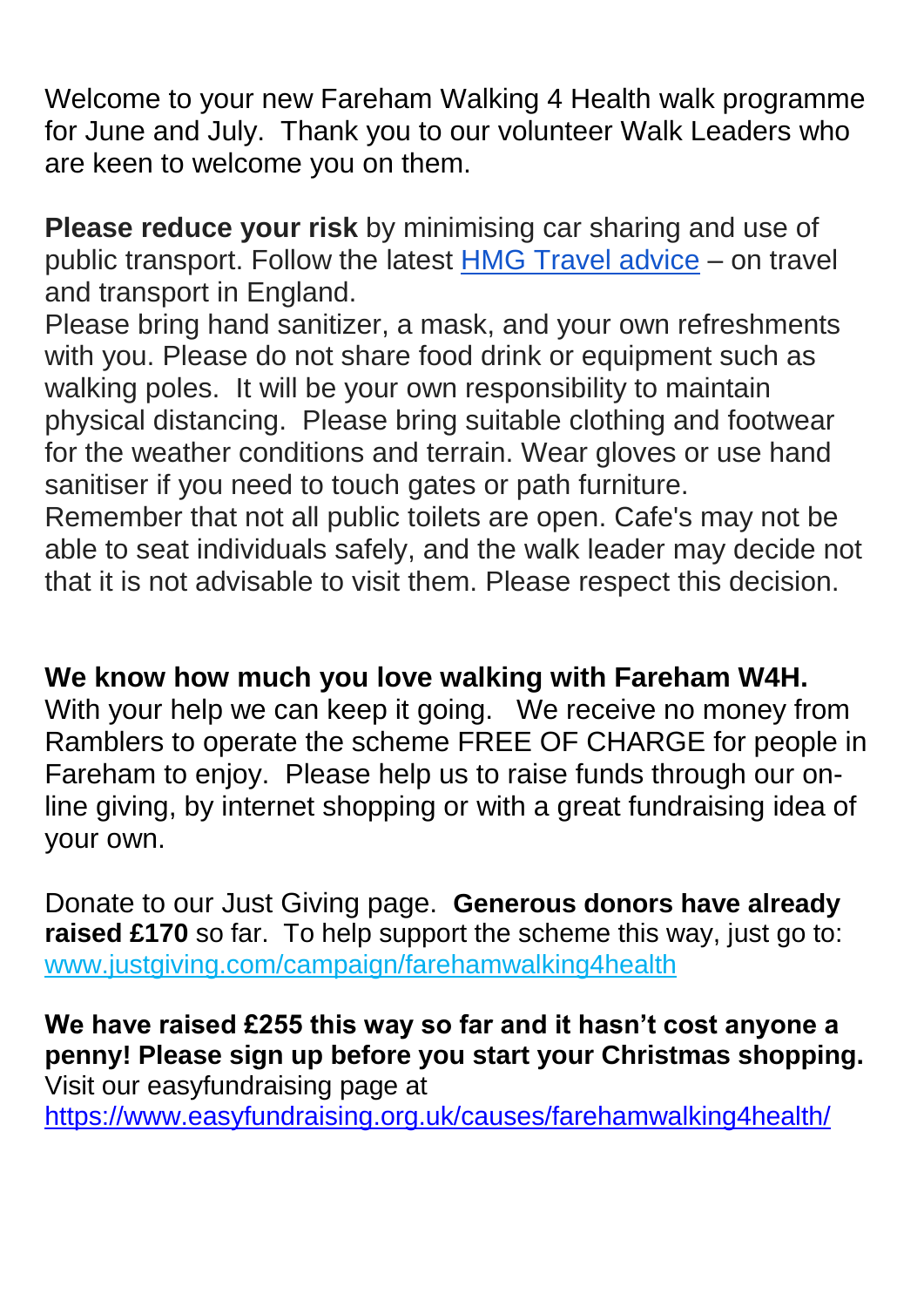# **Walk Schedule for June 2022**

*All Walks Start at 10:30am unless indicated otherwise in bold*

**Our regular walks**

| ∣ When        |  | Ref Leader Walk Title                        |
|---------------|--|----------------------------------------------|
| Every Mon 2pm |  | $\mathsf{W64}$ Sandie Whiteley Copse & Lakes |
| Every Weds    |  | <b>W47</b> Keith E Westlands Walk            |

#### **Our Occasional Walks**

| <b>Date</b>   | <b>Ref</b>      | <b>Leader</b>  | <b>Walk Title</b>                                          |
|---------------|-----------------|----------------|------------------------------------------------------------|
| Wed 1st       | W32             | <b>Maurice</b> | <b>Thatchers Copse to Meon Shore</b>                       |
| Tue 7th       | W <sub>21</sub> | <b>Keith E</b> | <b>Wicor Copse</b>                                         |
| Fri 10th      | W49             | Judy           | <b>Holly Hill Leisure Centre to</b><br><b>Hamble River</b> |
| Mon 13th 11am | W <sub>2</sub>  | <b>Maurice</b> | Knowle/Wallington River- PICNIC                            |
| Thur 16th     | <b>W39</b>      | <b>Maurice</b> | <b>Stubbington to Salterns Shore</b>                       |
| Fri 17th      | <b>W10</b>      | <b>Keith E</b> | <b>Crematorium to Fort Nelson</b>                          |
| Fri 17th      | W49             | Judy           | <b>Holly Hill Leisure Centre to</b><br><b>Hamble River</b> |
| Tue 21st      | W <sub>28</sub> | Keith E        | Delme Viaduct to Town Quay                                 |
| Thur 23rd     | W <sub>23</sub> | <b>Maurice</b> | <b>Titchfield Canal North</b>                              |
| Fri 24th      | <b>W10</b>      | Keith E        | <b>Crematorium to Fort Nelson</b>                          |
| Fri 24th      | W49             | Judy           | Holly Hill Leisure Centre to<br><b>Hamble River</b>        |
| Sat 25th 10am | <b>W52</b>      | Denise         | Deviation Line to Titchfield Abbey                         |
| Mon 27th      | W <sub>12</sub> | <b>Maurice</b> | <b>North Fareham</b>                                       |
| Thur 30th     | W <sub>13</sub> | <b>Maurice</b> | <b>Cams Hall Estate</b>                                    |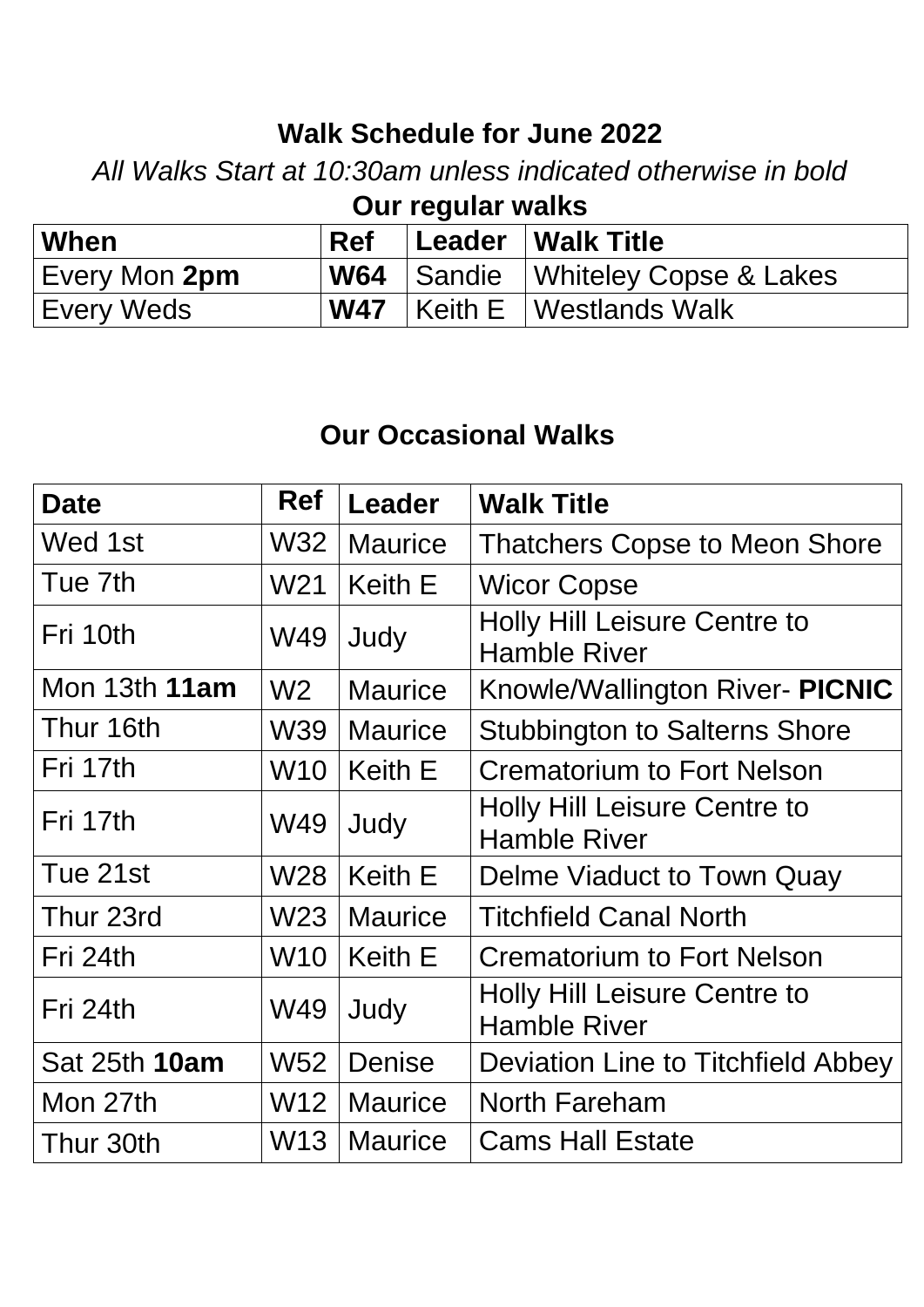# **Walk Schedule for July 2022**

*All walks start at 10:30am unless indicated otherwise in bold*

| Our regular walks |     |  |                                     |  |  |
|-------------------|-----|--|-------------------------------------|--|--|
| When              | Ref |  | Leader   Walk Title                 |  |  |
| Every Mon 2pm     |     |  | W64 Sandie   Whiteley Copse & Lakes |  |  |
| <b>Every Weds</b> |     |  | <b>W47</b> Keith E   Westlands Walk |  |  |

# **Our Occasional Walks**

| <b>Date</b>   | <b>Ref</b>      | Leader         | <b>Walk Title</b>                                          |
|---------------|-----------------|----------------|------------------------------------------------------------|
| Fri 1st       | W17             | <b>Maurice</b> | <b>Wickham Train Trail</b>                                 |
| Tue 5th       | <b>W39</b>      | <b>Maurice</b> | <b>Stubbington to Salterns Shore</b>                       |
| Thur 7th      | W <sub>27</sub> | <b>Maurice</b> | Whiteley                                                   |
| Fri 8th       | W <sub>21</sub> | Keith E        | <b>Wicor Copse</b>                                         |
| Fri 8th       | W49             | Judy           | Holly Hill Leisure Centre to Hamble<br><b>River</b>        |
| Fri 15th      | W49             | Judy           | <b>Holly Hill Leisure Centre to Hamble</b><br><b>River</b> |
| Mon 18th      | W32             | <b>Maurice</b> | <b>Thatchers Copse to Meon Shore</b>                       |
| Fri 22nd      | <b>W10</b>      | <b>Keith E</b> | <b>Crematorium to Fort Nelson</b>                          |
| Fri 22nd      | W49             | Judy           | Holly Hill Leisure Centre to Hamble<br><b>River</b>        |
| Sat 23rd 10am | W <sub>52</sub> | <b>Denise</b>  | Deviation Line to Titchfield Abbey                         |
| Mon 25th      | W <sub>28</sub> | Keith E        | Delme Viaduct to Town Quay                                 |
| Tue 26th 11am | <b>W20</b>      | <b>Maurice</b> | <b>River Hamble - PICNIC</b>                               |
| Thur 28th     | W12             | <b>Maurice</b> | <b>North Fareham</b>                                       |
| Fri 29th      | <b>W10</b>      | Keith E        | <b>Crematorium to Fort Nelson</b>                          |
| Fri 29th      | W49             | Judy           | Holly Hill Leisure Centre to Hamble<br><b>River</b>        |

`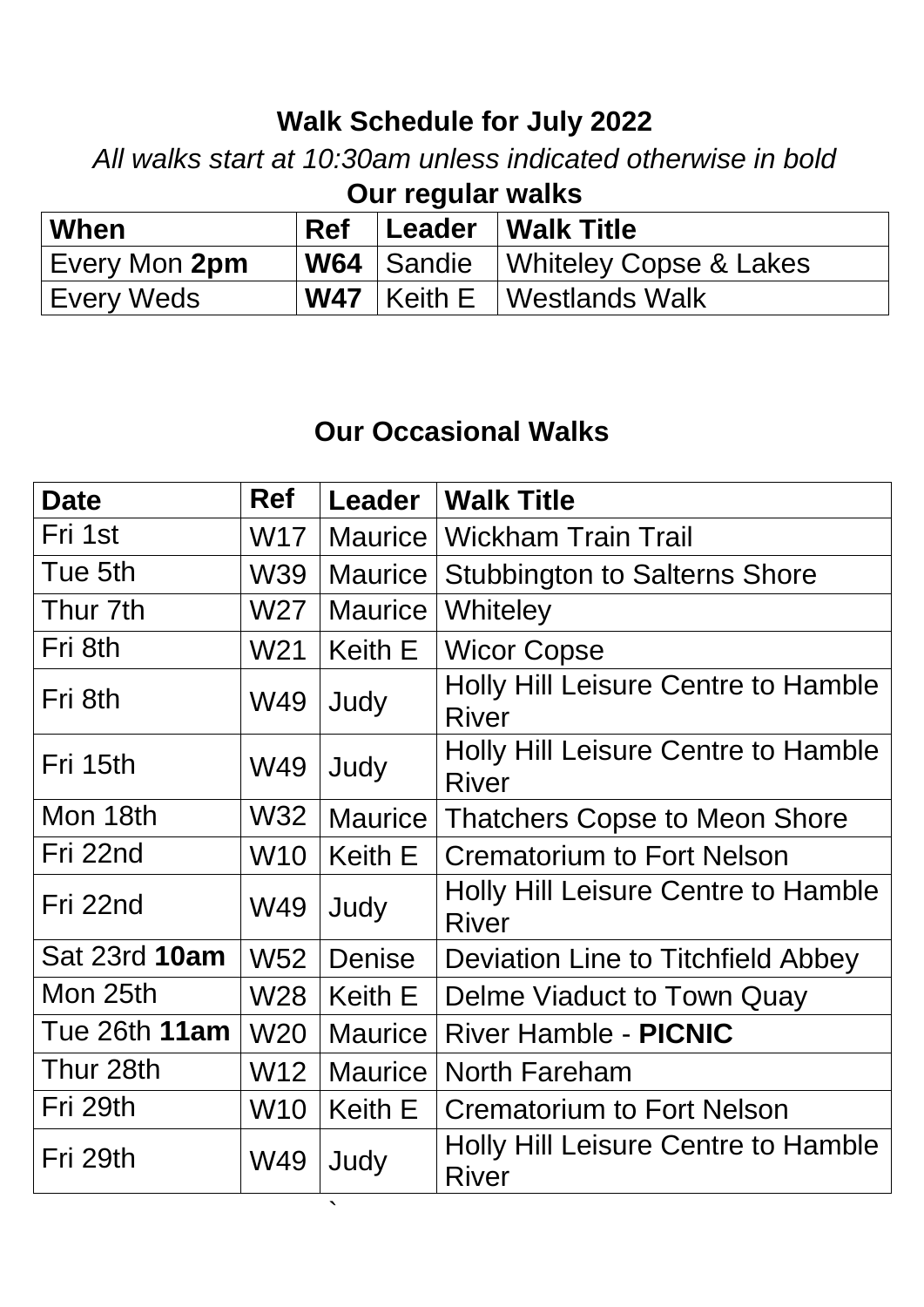# **Walk Descriptions**

#### **W2 - Knowle / Wallington River**

Lovely walk to Knowle or to Wallington River area and return. Stiles present.

Duration (mins): 90

Meeting point: Park in Chalk Lane. (Take A32 to Wickham. At Knowle roundabout turn right into Chalk Lane). PO17 5DP.

Boots Rating:



#### **W10 - Crematorium to Fort Nelson**

Walk through wildflower meadow to Nelson's Monument. Across fields to small bluebell wood, optional refreshments Fort Nelson (Some steps, stiles & uphill walking).

Duration (mins): 90 inc. refresh break

Meeting point: Gates of Portchester Crematorium. Please park in overflow car park or Seagull pub car park. PO16 8NE.

Boots Rating:

# **W12 - North Fareham**

Discover North Fareham - route decided on the day (Stiles present) Along railway track. Duration (mins): 90 Meeting point: outside Miners Arms - 112 Funtley Road, Funtley (Please park on road and not in pub car park). PO17 5EF.

Boots Rating:

#### **W13 - Cams Hall Estate**

Walk along to Cams Hall Estate, stop at Buffet Car for refreshments, then back via the woods.

Duration (mins): 60 + refresh break

Meeting point: gravel car park at the end of Shearwater Avenue, Fareham. [PO16 8YE.](http://postcodefinder.royalmail.com/postcodefinder.aspx?a_id=kxT9SI@3bcZNqO0pXwKfKq3@rOWlMz@QgKEgsZGPd1c=)

Boots Rating:



#### **W17 - Wickham Train Trail** Walk along disused railway line to the vineyard and return via the golf course and water meadow 2.5 miles. No café stop. Duration (mins): 60 Meeting point: Car park at Community Centre, Mill Lane, Wickham. PO17 5AL. Boots Rating:

**W20 – River Hamble Picnic** Walk through Holly Hill to River Hamble.

Bring your own picnic.

Duration (mins): 120 inc. picnic Meeting point: Public car park at entrance

of Holly Hill Park, Barnes Lane. **SO31 7BJ.** 

Boots Rating:

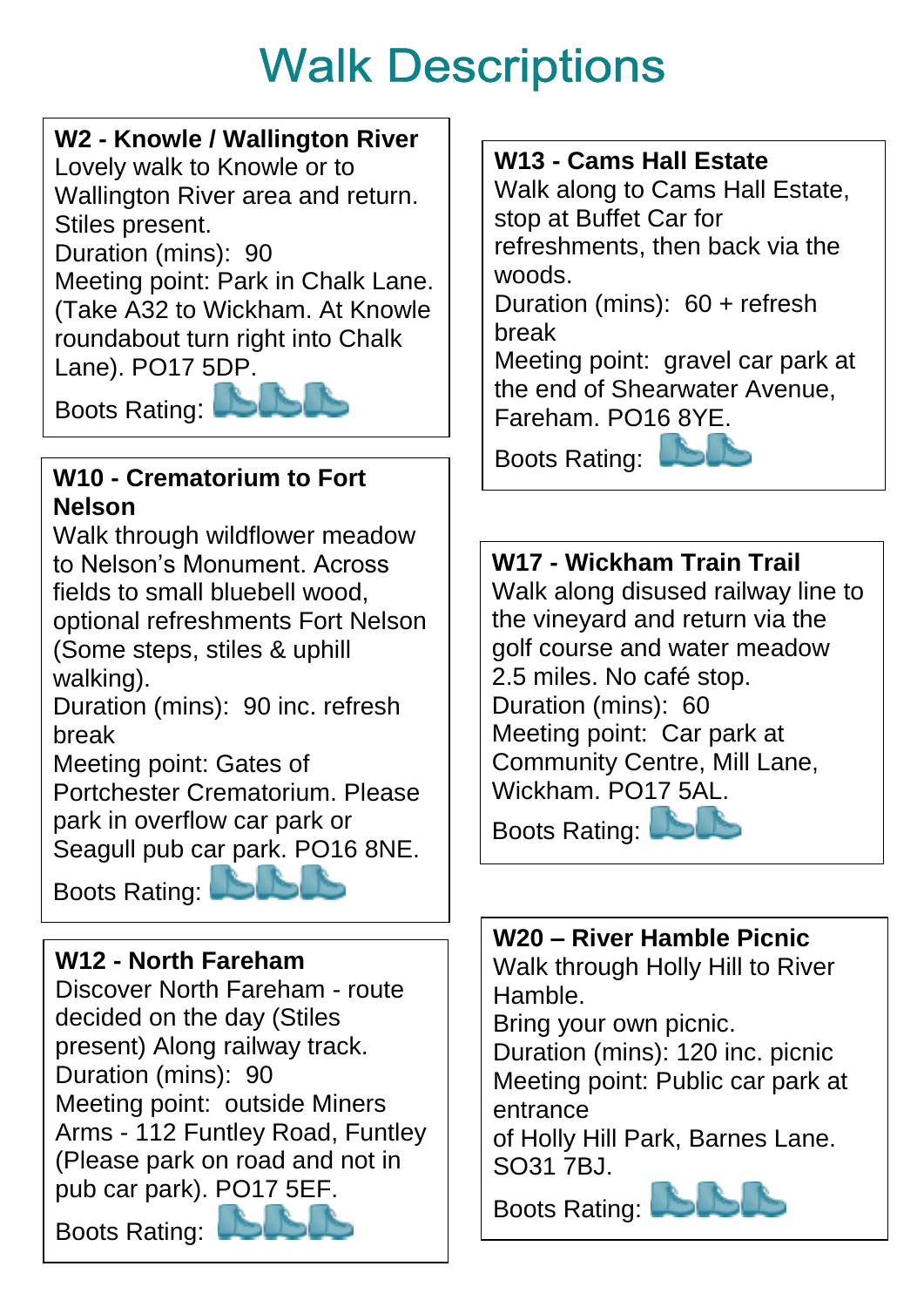#### **W21 – Wicor Copse**

Enjoyable walk around Wicor Copse area. (stiles & possibly muddy under foot) Duration (mins): 60 Meeting point: Huts in free car park at Wicor Recreation Ground, Portchester. (turn into Cornaway Lane at Portchester Crematorium roundabout on A27, then right into Cranleigh Rd and follow to end). PO16 9BY.

Boots Rating:



#### **W23 – Titchfield Canal (North)**

A lovely walk along the canal bank by the water meadows and return over farmland (stiles, kissing gates). Route may vary. Duration (mins): 90 Meeting point: Public car park adjacent to canal in Bridge Street, Titchfield.PO14 4EA.

Boots Rating:



#### **W27 - Whiteley**

Pleasant walk around the lakes. Wide, flat footpaths that are perfect for easy walking. (Suitable for wheelchairs and parents with buggies).

Duration (mins): 60 Meeting point: Outside Harvester

Restaurant (follow signs to East Car Park). PO15 7LJ.

Boots Rating:



#### **W28 - Delme Viaduct to Town Quay**

Spot a little egret or grebe on this waterside walk from the Delme viaduct to town quay. Duration (mins): 70 Meeting point: Outside the Delme Arms Pub. Parking nearby in Cams Hill road. PO16 8QY. Boots Rating:

**W32 – Thatchers Copse to Brownwich**

Walk down Brownwich Lane to Foreshore.

Duration (mins): 90

Meeting point: Thatchers Copse car park. (Take Posbrook Lane south from Titchfield, after 1.3 miles car park is on right, by sign for Chilling Coastal Area). PO14 4HH.

Boots Rating:



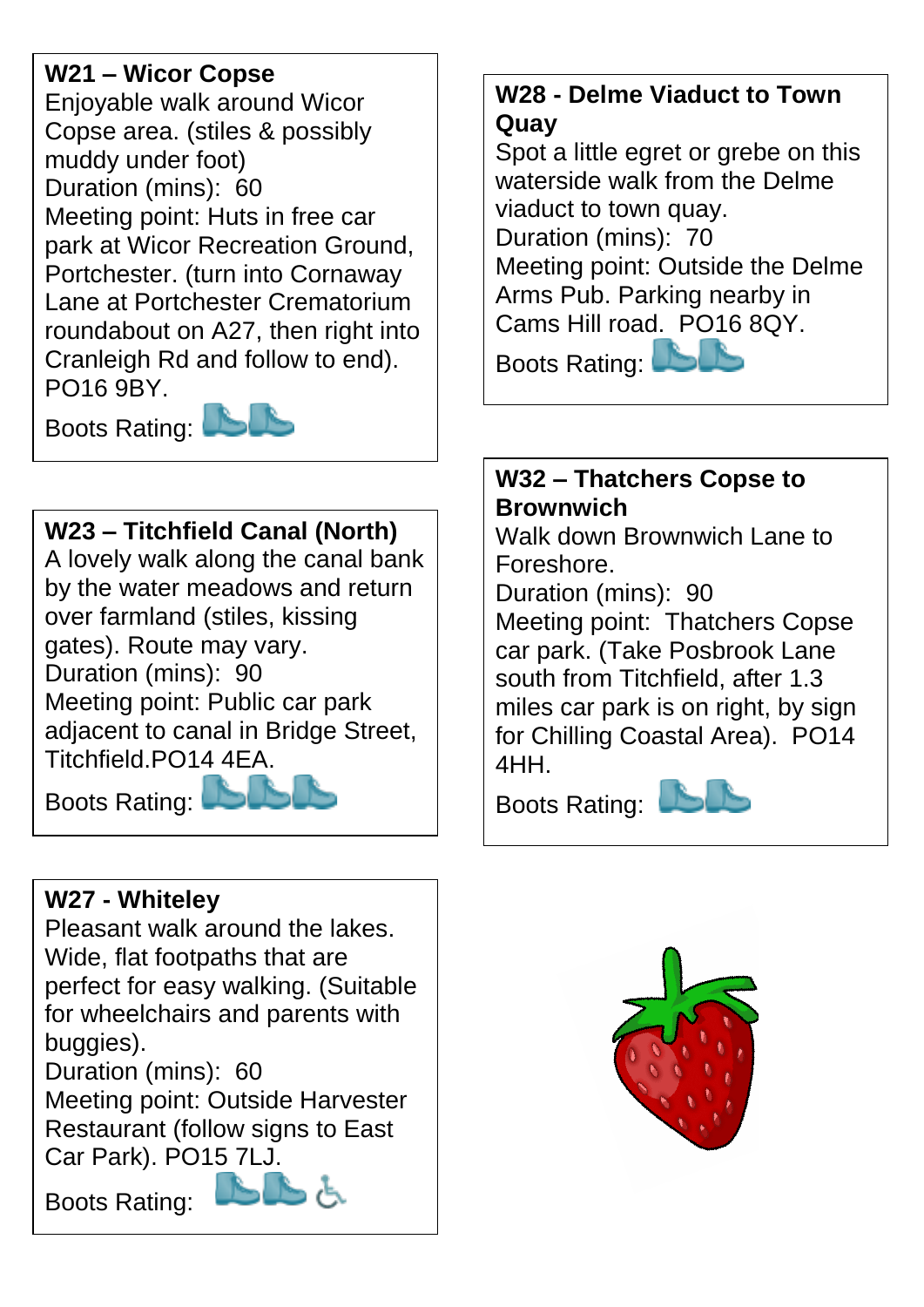#### **W39 - Stubbington to Salterns Shore**

Circular route from the village to the shore via

Hill Head. 4.2 miles. No Café stop. Duration (mins): 90

Meeting point: Crofton Community Centre, Stubbington PO14 2PP

Boots rating:



# **W47 Westlands Walk**

A gentle walk in Portchester to the shore at Wicor with a break at Salt café. Route may vary. Duration (mins) 45 inc. break Meeting point: Westlands Medical Centre PO16 9AE

Boot rating:

# **W49 Holly Hill Leisure Centre to River Walk**

A choice of local footpaths through Holly Hill Park to the River Hamble.

Route varied to suit walkers and the weather on the day.

Duration (mins): 90

Meeting Point: Holly Hill leisure centre Barnes Lane, Sarisbury

Green SO31 7BH. Free parking.

Boot rating:

#### **W52 Deviation Line to Titchfield Abbey**

A hearty walk along the old railway line in North Fareham to the site of the  $13<sup>th</sup>$  century Abbey. Take a break at the nearby nurseries. Path can be muddy and uneven in places (note: if we are unable to get through the puddles, we will not be able to get to the garden centre café). Duration (mins): 90 + break Meeting point: Public car park adjacent to the Working Mens' Club in Highlands Road, Fareham. (Please do not park in the club car park). PO15 6JD

Boots rating:



#### **W64 Whiteley Lakes and Coppices**

Explore the paths and woodland around Whiteley for a pleasant afternoon walk with a break for refreshments midway.Some woodland paths may be uneven. Duration (mins): 50 + break Meeting point: Meadowside Leisure Centre, Whiteley PO15 7LJ

Boot rating:  $\mathbb{B}$  to  $\mathbb{B}$